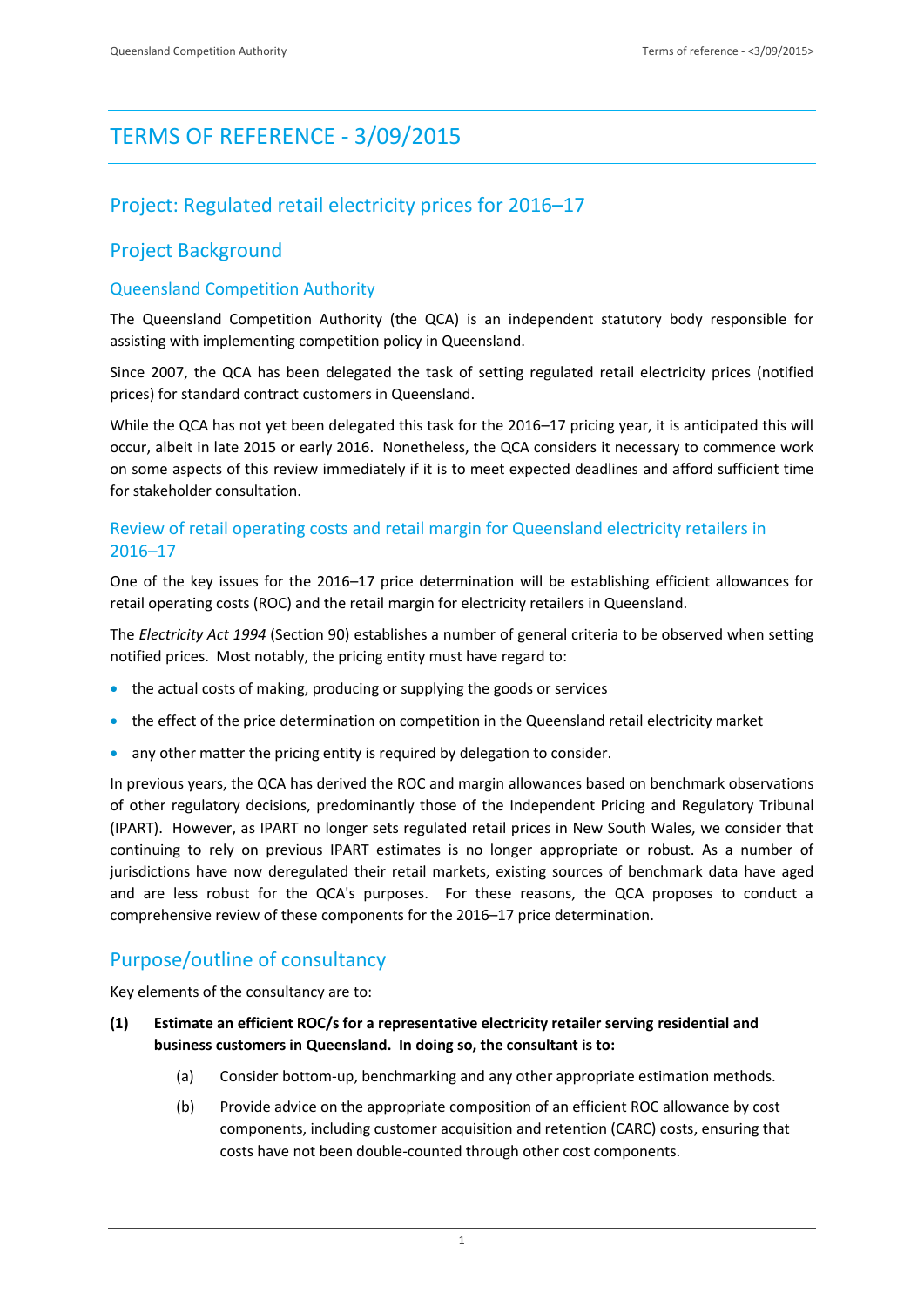- (c) Identify any other retailer costs that are typically characterised as ROC but that may be more appropriately included in other cost allowances, (for example the costs associated with prudential capital costs of financial guarantees and initial margins to AEMO and hedge providers, which may be more appropriately characterised as a variable energy purchase cost).
- (d) Consider and report on any Queensland specific cost drivers, or changes in cost drivers that should be considered in the ROC estimation.
- (e) Consider and report on any differences in efficient ROC allowances for serving different customer classes (i.e., residential, small business, large business customers).
- (f) Consider whether there are any material differences in ROC for a representative retailer operating in south east Queensland (on the Energex distribution network), compared with a representative retailer operating in regional Queensland (i.e., on the Ergon Energy distribution network) and recommend different ROC allowances where appropriate.
- (g) Provide advice on appropriate methodologies for escalating/updating the ROC allowance from year to year.
- **(2) Estimate an efficient retail margin/s for a representative electricity retailer serving residential and business customers in Queensland. In doing so, the consultant is to:**
	- (a) Consider bottom-up, benchmarking, expected returns approaches, and any other appropriate estimation methods.
	- (b) Provide advice on the composition of the efficient margin by identifying all relevant risk components, and assign an appropriate risk premium to those risks, ensuring that the risk allowance has not been included elsewhere (i.e., energy purchase costs, ROC or CARC).
	- (c) Consider and report on any differences in risk and therefore efficient margins for serving different customer types (i.e., residential, small business, large business customers) and recommend different margins where appropriate.
	- (d) Consider and report on any differences in efficient margins for a representative retailer operating in south east Queensland (on the Energex distribution network), compared with a representative retailer operating in regional Queensland (i.e., on the Ergon Energy distribution network).
	- (e) Provide advice on appropriate methodologies for updating the efficient margin from year to year.

Both the ROC and margin estimations should employ methodologies with sufficient flexibility to allow for the inclusion or exclusion of various cost components and risks, based on stakeholder consultation and information received from retailers.

In estimating both the efficient levels of ROC and margin, the consultant should consider a 'representative retailer' to be a retailer that:

- is an incumbent retailer of sufficient size to have achieved economies of scale
- serves small and large retail customers in Queensland and other jurisdictions across the NEM
- has a mix of market and non-market customers
- **•** retails electricity on a standalone basis
- is not vertically integrated with an electricity generator.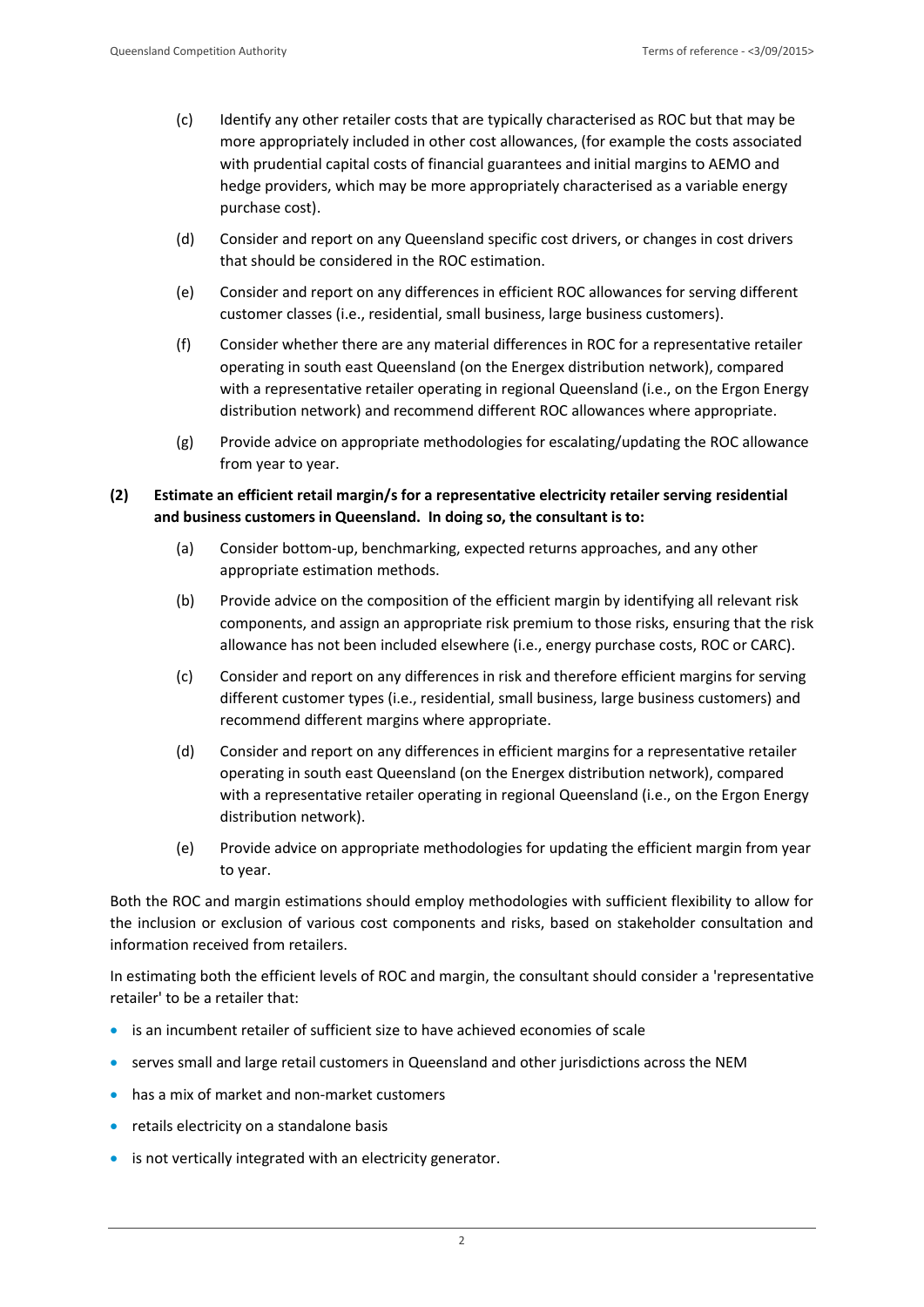**The QCA will consider separating the ROC and margin elements of this project into two individual consultancy contracts, if necessary.**

#### Resources/data provided

The consultant will be required to source information from relevant sources as appropriate.

The QCA intends to initiate formal information requests from Queensland electricity retailers to inform this analysis. The exact nature of these data requests will be determined in consultation with the consultant.

The QCA will also make available to the consultant all submissions received through consultation.

Additional information relevant to this consultancy may be found in the QCA's publications, available from the QCA or for downloading from its website at [www.qca.org.au](file:///C:/NRPortbl/Documents/DPB/www.qca.org.au)

# Reporting and deliverables

The consultant is to provide:

- (1) A Methodology Paper, suitable for publication, addressing how the consultant proposes to estimate the ROC/s and margin/s, highlighting the key issues for consideration. At the same time the consultant is to provide the QCA with a proforma/spreadsheet setting out the information to be requested from retailers to undertake the analysis. The QCA will issue the information requests at an appropriate time.
- (2) A Preliminary Report with draft recommendations on the efficient ROC allowance/s and margin/s for 2016–17, addressing stakeholder feedback on the Methodology Paper. This report will inform the QCA's Draft Determination of retail prices for 2016–17. The consultant should provide a version suitable for publication and, if needed, a confidential version for the QCA.
- (3) A Final Report and recommendations, addressing stakeholder feedback on the QCA Draft Determination and consultant's Preliminary Report. The consultant should provide a version suitable for publication and, if needed, a confidential version for the QCA.
- (4) The consultant may also be required to present its findings at one or more QCA public forums. Details of participation in these forums will be negotiated with the consultant if needed.

### Project time frame

The consultancy will commence in early October 2015, with completion by mid-May 2016.

As noted above, there is considerable uncertainty surrounding the timing of key milestones for the 2016– 17 price determination. Nonetheless, the QCA's intention is to commence the consultancy work on ROC and margin as soon as possible, to ensure sufficient scope for stakeholder consultation. An indicative timeline is provided in the table below. The consultant should build-in sufficient time to allow QCA staff feedback on drafts prior to finalisation of each stage.

Dates for completion of each stage will be settled following appointment, and are subject to change based on external factors. Should this timeline change, the consultant's deliverable due dates may need to be re-negotiated.

The consultant should advise at earliest opportunity of any critical issues that may impede progress of the consultancy, particularly issues that impact on the successful delivery of the outputs described above and the consultant's capacity to meet the proposed deadlines.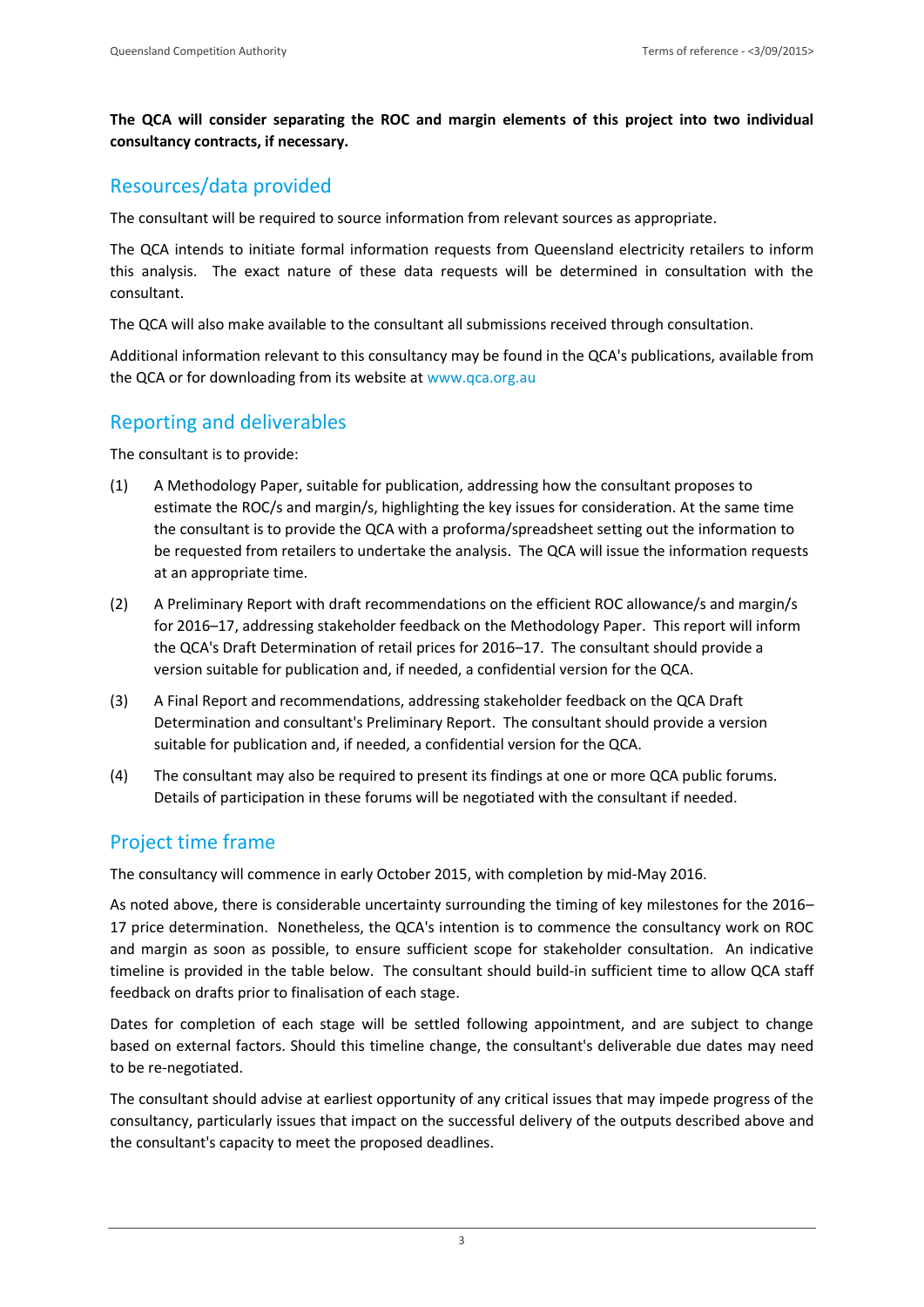| <b>Milestone</b>                                                       | Date                       |
|------------------------------------------------------------------------|----------------------------|
| Engage consultant                                                      | Late September 2015        |
| Inception meeting - QCA and consultant                                 | First week of October 2015 |
| Consultant Methodology Paper - Draft to QCA                            | 30 October 2015            |
| QCA releases Interim Consultation Paper w/consultant Methodology Paper | 23 November 2015           |
| Consultation closes on Interim Consultation and Methodology papers     | 8 January 2016             |
| Consultant Preliminary Report - Draft to QCA                           | 12 February 2016           |
| QCA releases Draft Determination and consultant Preliminary Report     | 16 March 2016              |
| Consultation closes - Draft Determination and Preliminary Report       | 20 April 2016              |
| Consultant Final Report - Draft to QCA                                 | 11 May 2016                |
| QCA releases Final Determination and consultant Final Report           | 31 May 2016                |

# Proposal specifications and fees

The consultant's proposal should:

- include the name, address and legal status of the tenderer
- discuss the proposed methods and analytical approaches to be applied, including identifying:
	- any matters that will require QCA input or decisions
	- data requirements and proposed sources of data
	- any matters that are likely to be contentious and how the consultant proposes to address these matters
	- how the consultant proposes to validate or cross-check its recommendations.
- provide a fixed price quote for the provision of the services detailed herein
- nominate the key personnel who will be engaged on the assignment together with the following information:
	- name
	- professional qualifications
	- general experience and experience which is directly relevant to this assignment
	- expected time each consultant will work on the project
	- **•** standard fee rates for any contract variations.

The fee quoted is to be inclusive of all expenses and disbursements. A full breakdown of consultancy costs is required with staff costs reconciled to the proposed consultancy work plan/deliverables.

Total payment will be made within 28 days of receiving an invoice at the conclusion of the consultancy.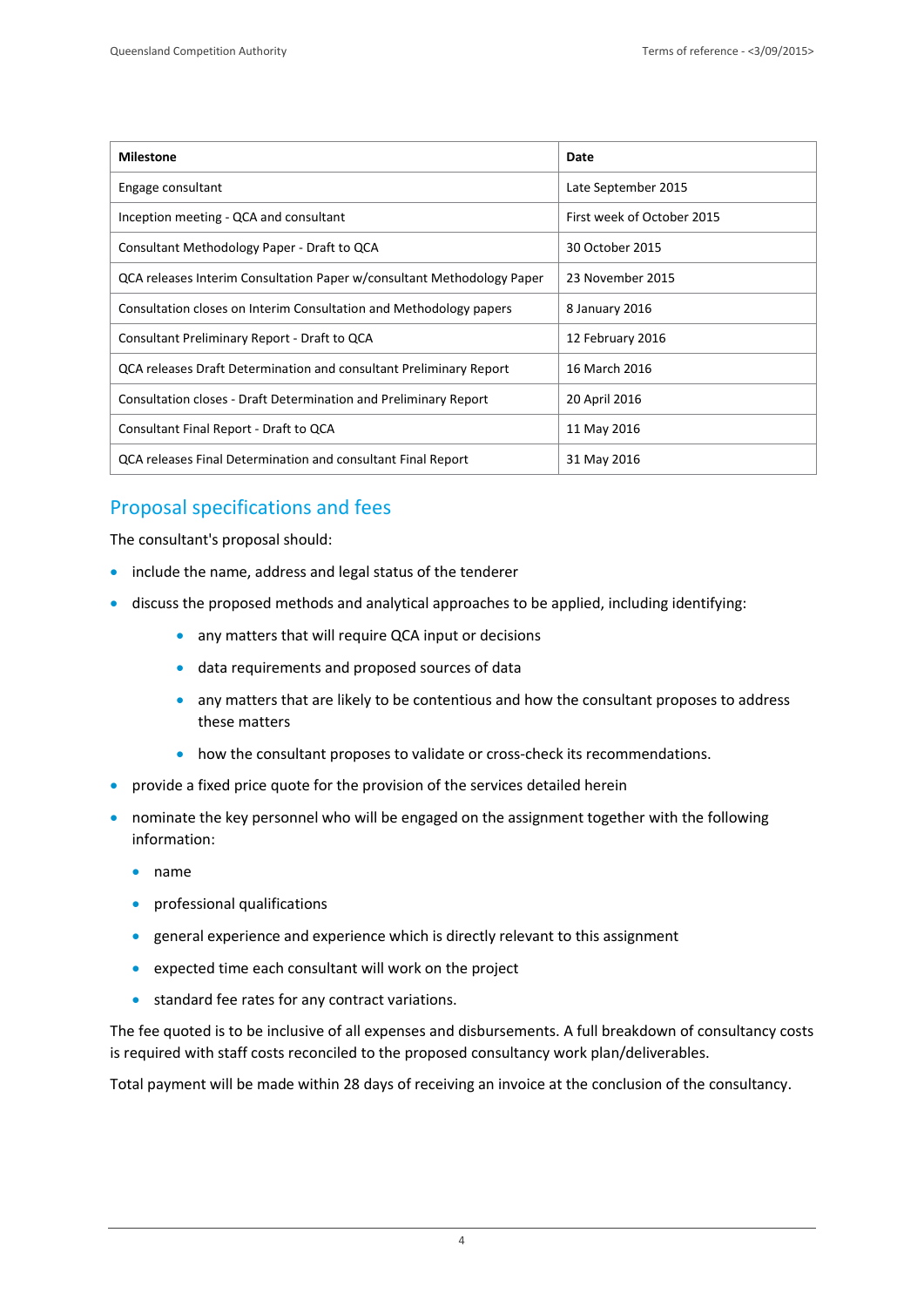## Contractual arrangements

This consultancy will be offered in accordance with the QCA's standard contractual agreement. This agreement can be viewed a[t http://www.qca.org.au/About-us/Consultants-info](http://www.qca.org.au/About-us/Consultants-info)

# **Confidentiality**

Under no circumstance is the selected consultant to divulge any information obtained from the QCA or a third party for the purposes of this consultancy to any party other than with the express permission of the QCA or the relevant third party.

## Conflicts of interest

For the purpose of this consultancy, the consultant is required to affirm that there is no, and will not be any, conflict of interest as a result of this consultancy.

### QCA assessment of proposal

The consultant's proposal will be assessed against the following criteria:

- **•** understanding of the project
- skills and experience of the firm and team
- the proposed methods and approach
- capacity to fulfil the project's timing requirements
- value for money.

In making its assessment against the criteria, the QCA will place most weight on relevant experience of the team members involved and the proposed method for the completion of the task.

#### **Insurance**

The consultant must hold all necessary workcover and professional indemnity insurance.

#### Quality assurance

The consultant is required to include details of quality assurance procedures to be applied to all information and outputs provided to the QCA.

#### Grievances

If during the course of your engagement you wish to raise any grievances or make a complaint, please contact Mrs Robyn Farley-Sutton, Director Corporate Services, on (07) 3222 0505 or [robyn.farley-sutton@qca.org.au.](file:///C:/NRPortbl/Documents/DPB/robyn.farley-sutton@qca.org.au)

### Lodgement of proposals

Proposals are to be lodged with the QCA by 5:00 PM **Friday 18 September 2015**. Proposals should be submitted to:

The Chief Executive Officer Queensland Competition Authority GPO Box 2257 Brisbane Qld 4001